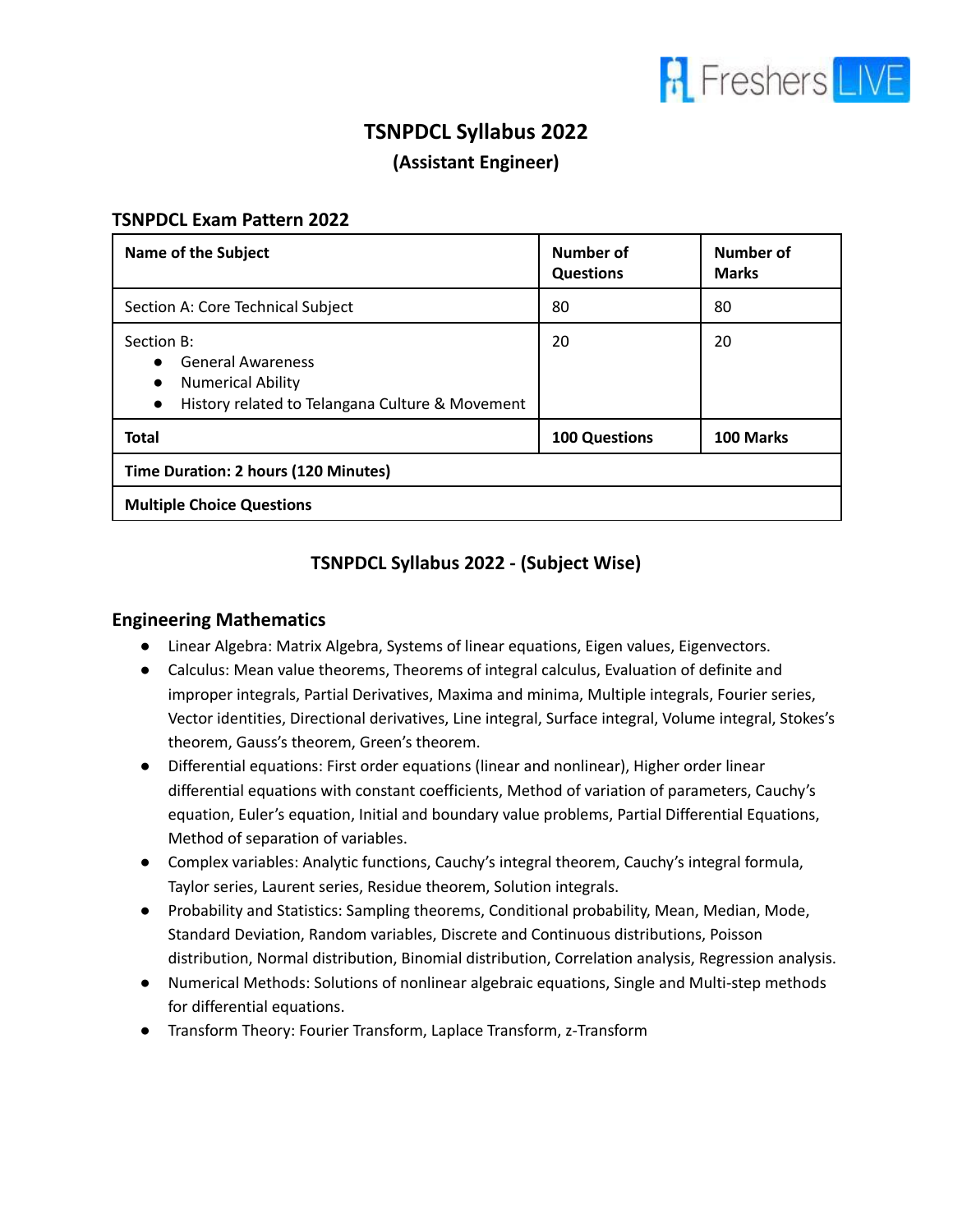### **Electrical Engineering**

● Electric Circuits: Network graph, KCL, KVL, Node and Mesh analysis, Transient response of dc and ac networks, Sinusoidal steady‐state analysis, Resonance, Passive filters, Ideal current and voltage sources, Thevenin's theorem, Norton's theorem, Superposition theorem, Maximum power transfer theorem, Two‐port networks, Three phase circuits, Power and power factor in ac circuits.

**R** Freshers LIVE

- Electromagnetic Fields: Coulomb's Law, Electric Field Intensity, Electric Flux Density, Gauss's Law, Divergence, Electric field and potential due to point, line, plane and spherical charge distributions, Effect of dielectric medium, Capacitance of simple configurations, Biot‐Savart's law, Ampere's law, Curl, Faraday's law, Lorentz force, Inductance, Magnetomotive force, Reluctance, Magnetic circuits, Self and Mutual inductance of simple configurations.
- Signals and Systems: Representation of continuous and discrete-time signals, Shifting and scaling operations, Linear Time Invariant and Causal systems, Fourier series representation of continuous periodic signals, Sampling theorem, Applications of Fourier Transform, Laplace Transform and z-Transform.
- Electrical Machines: Single phase transformer: equivalent circuit, phasor diagram, open circuit and short circuit tests, regulation and efficiency; Three phase transformers: connections, parallel operation; Auto‐transformer, Electromechanical energy conversion principles, DC machines: separately excited, series and shunt, motoring and generating mode of operation and their characteristics, starting and speed control of dc motors; Three phase induction motors: principle of operation, types, performance, torque-speed
- characteristics, no-load and blocked rotor tests, equivalent circuit, starting and speed
- control; Operating principle of single phase induction motors; Synchronous machines:
- cylindrical and salient pole machines, performance, regulation and parallel operation
- of generators, starting of synchronous motor, characteristics; Types of losses and
- efficiency calculations of electric machines.
- Power Systems: Power generation concepts, ac and dc transmission concepts, Models and performance of transmission lines and cables, Series and shunt compensation,
- Electric field distribution and insulators, Distribution systems, per unit quantities, Bus admittance matrix, Gauss- Seidel and Newton-Raphson load flow methods, Voltage and Frequency control, Power factor correction, Symmetrical components, Symmetrical and unsymmetrical fault analysis, Principles of over current, differential and distance protection; Circuit breakers, System stability concepts, Equal area criterion.
- Control Systems: Mathematical modeling and representation of systems, Feedback principle, transfer function, Block diagrams and Signal flow graphs, Transient and Steady state analysis of linear time invariant systems, Routh-Hurwitz and Nyquist criteria, Bode plots, Root loci, Stability analysis, Lag, Lead and Lead Lag compensators; P, PI and PID
- controllers; State space model, State transition matrix.
- Electrical and Electronic Measurements: Bridges and Potentiometers, Measurement of voltage, current, power, energy and power factor; Instrument transformers, Digital voltmeters and multimeters, Phase, Time and Frequency measurement; Oscilloscopes, Error analysis.
- Analog and Digital Electronics: Characteristics of diodes, BJT, MOSFET; Simple diode circuits: clipping, clamping, rectifiers; Amplifiers: Biasing, Equivalent circuit and Frequency response;